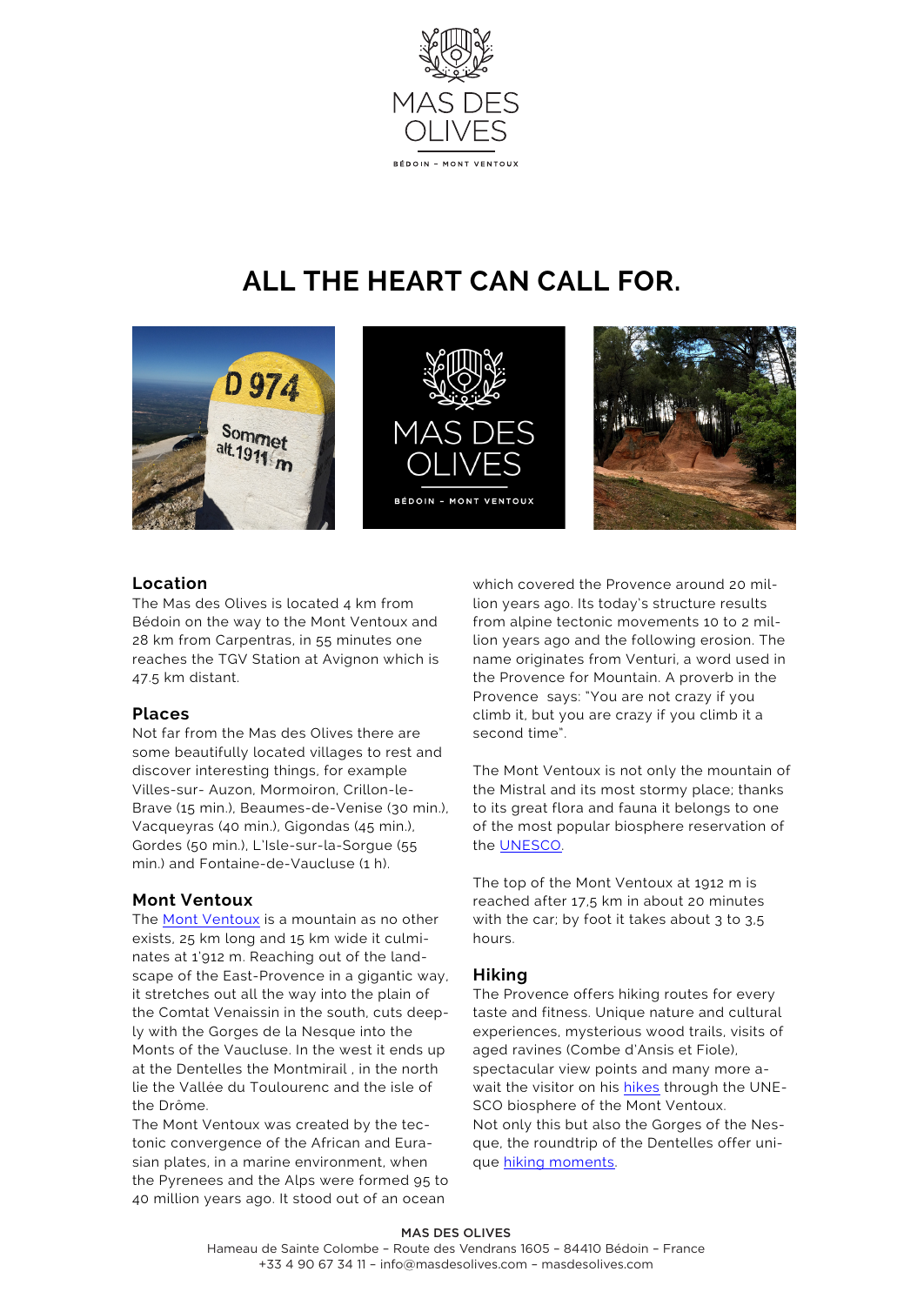# **Les Ocres**

In about 2 ½ hours from the center of Bédoin one reaches the unique sandstone quarries (carrières d'ocres) by foot. To experience the overwhelming colors of this very peculiar place we suggest to undertake the hike (with camera in hand) either in the mornings or evenings. The landscape seems to originate directly out of an American western movie, the stratified layers occur in a multi colored dress starting with egg colored to sapphire red. It's about naturally aggregated ferrous oxide, natural earth pigment, which is used in painting, pottery, in decoration and construction because of its fastness to light and weather resistance.

## **Culture**

# [Lavendes en fete, Sault](http://www.fetedelalavande.fr/)

The one who visits the Provence in the high season of summer, will experience the Lavender Festivals. With oblivious colors and scents lavender, the flower of the Provence, is celebrated during harvest in august.

Every year the Pays de Sault is filled with the odor of the cut lavender. Traditional dances and music, a contest in reap hook cutting, the market with regional specialties, riding ponies for children and much more are offered daily in colorful attractions.

## [Jazz, Villes sur Auzon](http://jazzavillessurauzon.free.fr/)

The small but exquisite Jazzfestival which takes place end of July / beginning of August and is locally organized with much passion offers often some unique pearls of Jazz culture.

#### [Tremplin Jazz, Avignon](http://www.festival-avignon.com/fr/)

Who visits Avignon end of July, beginning of August should not miss the [Festival Tremplin](http://www.festival-avignon.com/fr/)  [Jazz](http://www.festival-avignon.com/fr/). It's been on the agenda for 20 years and is a fixed event in the cultural calendar of France. As a solid, internationally aligned event it shows at 5 to 6 evenings well known Jazz legends, talented and young formations on stage.

## [Cyclemuseum, Bédoin](http://www.bedoin.fr/fr/information/82264/expo-cycles-bedoin-ventoux)

100 years history of cycling in the 20th century and at the Mont Ventoux, told with unique and historically important objects: Racing cycles, water bottles, shirts, backpacks, postcards etc., partly signed by the cycling legends who owned the items, originating from a private collection of Lino

Lazzerini, a passionate collector from Cavaillon.

## [Chorégies, Orange](http://www.choregies.fr/assets/pdf/2017.pdf)

The Opera Festival Chorégies in the little town of Orange belongs to the oldest classical festivals of France. Special is the old location

in which the festival is held yearly in July to the beginning of August. Orange has the oldest amphitheatre originated from Roman times, which also belongs to the UNESCO world heritage. The Chorégies festival of Orange presents in this colorful surroundings international acts.

## **Wine**

Wine Côtes du Ventoux: [Vignerons du Mont Ventoux](http://www.bedoin.org/)  Bédoin (10 min.) [Chateau de Valcombe](http://www.chateau-valcombe.fr/shop/)  St Pierre de Vassols (15 min.) [Chateau de Pesquie](http://www.chateaupesquie.com/)  Mormoiron (15 min.) [Cotes du Ventoux, Domaine Olivier B.](http://vigneronajt.centerblog.net/) Methamis (20 min.) [Objectif Terroir](http://www.objectif-terroir.com/vins/la-ferme-saint-pierre/) L'Isle sur la Sorgue (40 min.)

## **Markets**

The market at Bédoin is regularly held on Monday mornings in the middle of the village. Merchants will offer seasonal fruits, vegetables and all kinds of products from the regional production.

The colorful Friday market of Carpentras is held from 8 a.m. to 12:30 p.m. in the centre of the city. Here you will find local products, handicraft from the Provence, groceries, spices, ceramic and leather goods. Besides florists, gardeners and gardening nurseries from the region offer cut flowers, plants, ornamental shrub, flower and plant seeds and aromatic herbs.